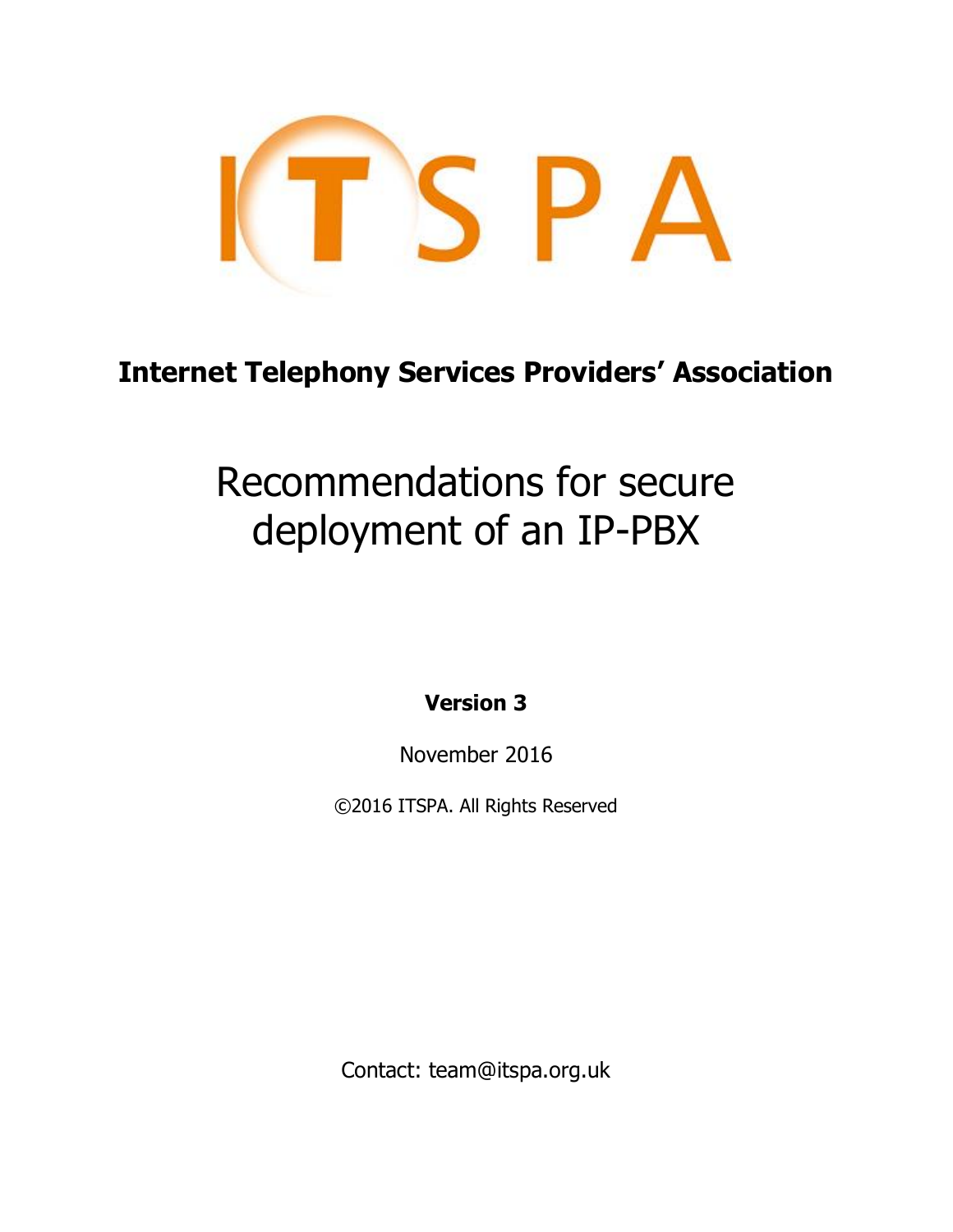# $ITSPA$

#### Contents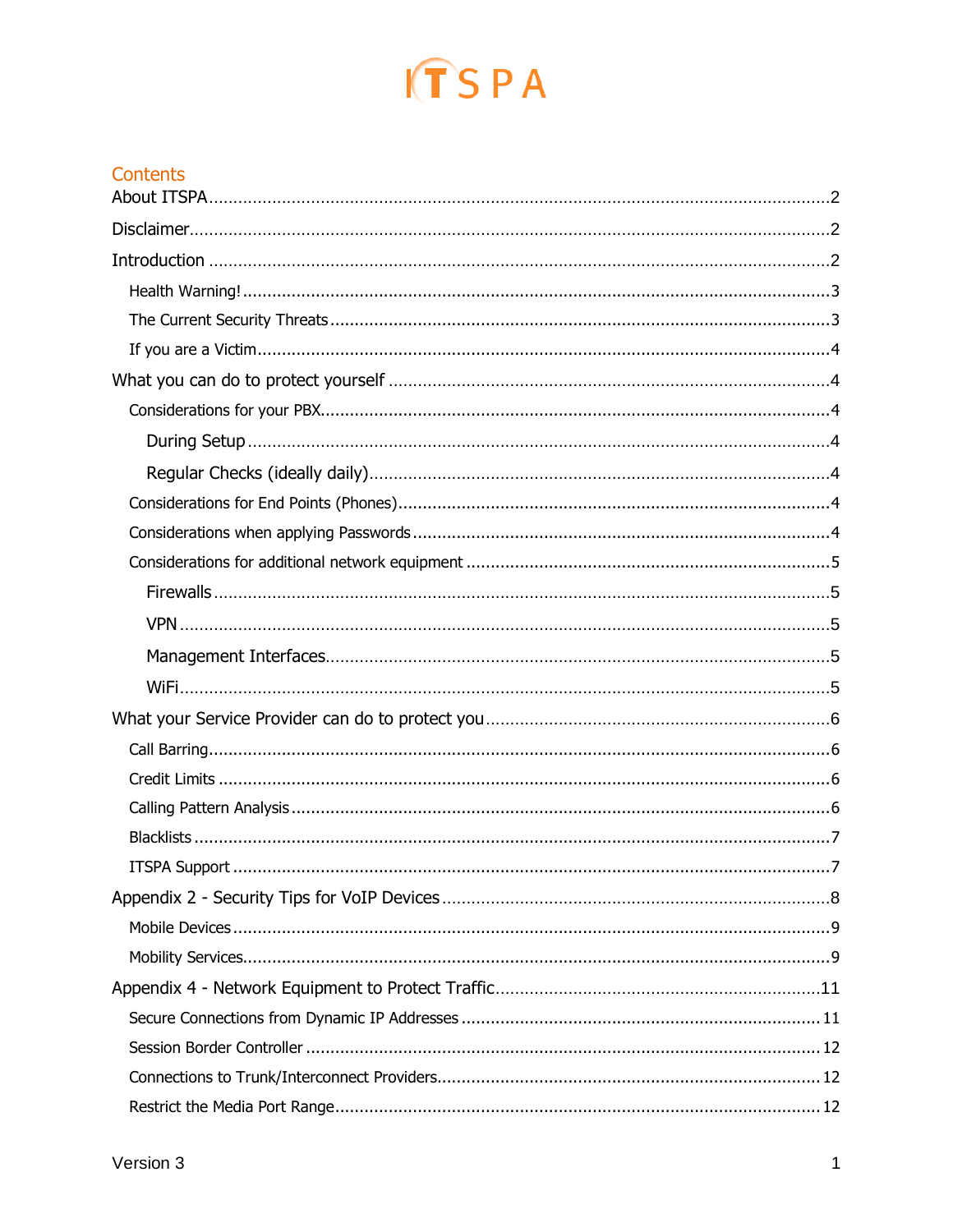# <span id="page-2-0"></span>About ITSPA

Founded in 2004, ITSPA is voice of the next generation communications industry. We are a UK membership-led organisation that represents companies who provide or resell business and residential customers voice services over data networks (VoIP) as well as other "over the top" applications including instant messaging and video. The membership is a mixture of network operators, service providers, resellers, suppliers and consultants involved in a sector that is diversifying rapidly from just voice services to other innovative IP applications.

# <span id="page-2-1"></span>**Disclaimer**

The information contained in this guidance is for your information only and is not intended to be relied on. It does not constitute legal professional advice, nor is it a substitute for you obtaining your own legal professional advice relevant to your circumstances. ITSPA accepts no liability whatsoever for any errors, omissions or statements contained in this guidance or for any loss which may arise from your use of this guidance. ITSPA owns absolutely and exclusively all copyright, moral rights and any other proprietary rights for their full terms throughout the world in respect of the information contained in this guidance. ©2016 ITSPA. All rights reserved.

# <span id="page-2-2"></span>**Introduction**

Telephony systems using VoIP bring many benefits in cost and flexibility, but in common with many of today's advanced technologies, there are also threats. In 2010, ITSPA formed a security committee to discuss best practice and create advice for its own members and for customers of IP telephony systems. We distilled some of the best practical advice from service providers, security experts and vendors and used it to create this document.

The security measures outlined in this document include configuration measures that should be implemented on an IP-PBX installed in customer's premises as well as Service Provider support available from ITSPA members to assist in the identification and avoidance of an attack.

ITSPA has its own Quality Mark that recognises ITSPA members that aspire to be the best in their field. Part of qualifying for this Quality Mark is the adherence to best practices, and this includes the area of VoIP security. When you choose a service provider with the ITSPA Quality Mark, you are choosing a partner that has a deep understanding of VoIP issues, and a commitment to delivering services of the highest quality and safety.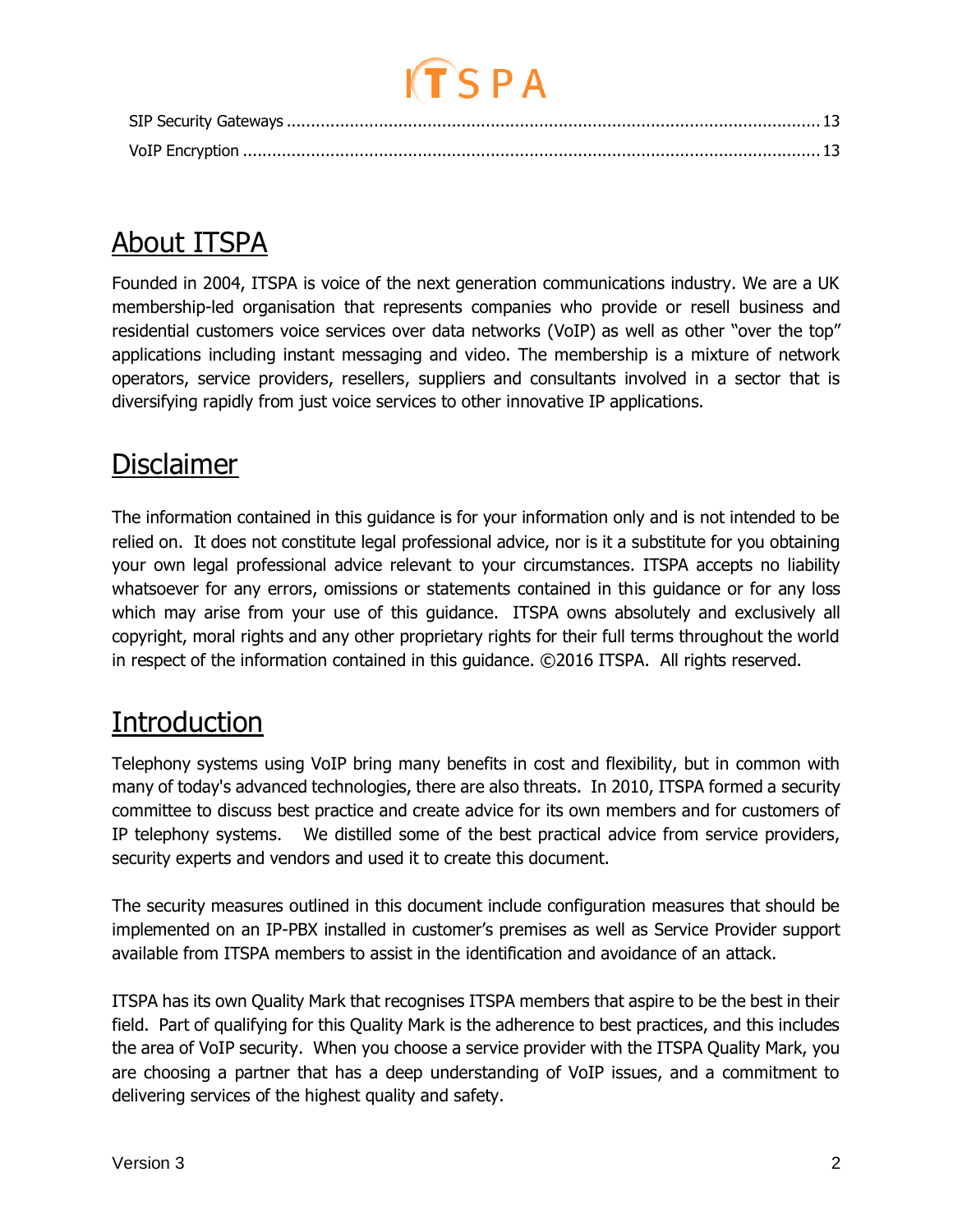## <span id="page-3-0"></span>Health Warning!

Before you set off to run your own VoIP PBX you need to be aware that whilst it's relatively easy to setup a PBX, keeping it safe is not at all easy.

Because your PBX can make almost unlimited chargeable calls very quickly, it is a high worth target for professional hackers. All VoIP PBXs are found and scanned for weaknesses within hours of connecting to the internet and continuously thereafter.

So, unless you, or your engineer, fully understand what you're doing and are prepared to keep your PBX permanently maintained, you are putting yourself at financial risk and you should go no further.

Instead, think about using a hosted VoIP or fully managed service from an established ITSPA member where commercial risk is often borne by them, not by you.

### <span id="page-3-1"></span>The Current Security Threats

The following security issues and attacks have been observed on many standard VoIP implementations (in no particular order):

- General scanning and directory scanning (including extension enumeration).
- Admin interface scanning/brute force attempts (SSH/HTTP/HTTPS)
- Options and Register Requests to gather information on equipment types/versions etc to target attacks
- Phone Hacking (for example, discovering account secret or exploiting software vulnerability).
- Man-In-The-Middle attacks (including eavesdropping and injection of audio).
- Denial-of-Service, DoS, (including SIP INVITE/REGISTER flooding and fuzzing).
- Session manipulation (including hijacking, tear down and redirect).
- Equipment reboot (including NOTIFY/check-sync messages sent to User Agent, causing a reboot).
- SPIT, Spam over Internet Telephony (e.g. unsolicited audio sent to phones or voicemail)
- Call Fraud, hackers making unauthorised calls costing the victim many thousands of pounds.

Don't forget, since many common IP-PBXs run as software applications the underlying operating system's security also needs to be considered over and above any advice in this document.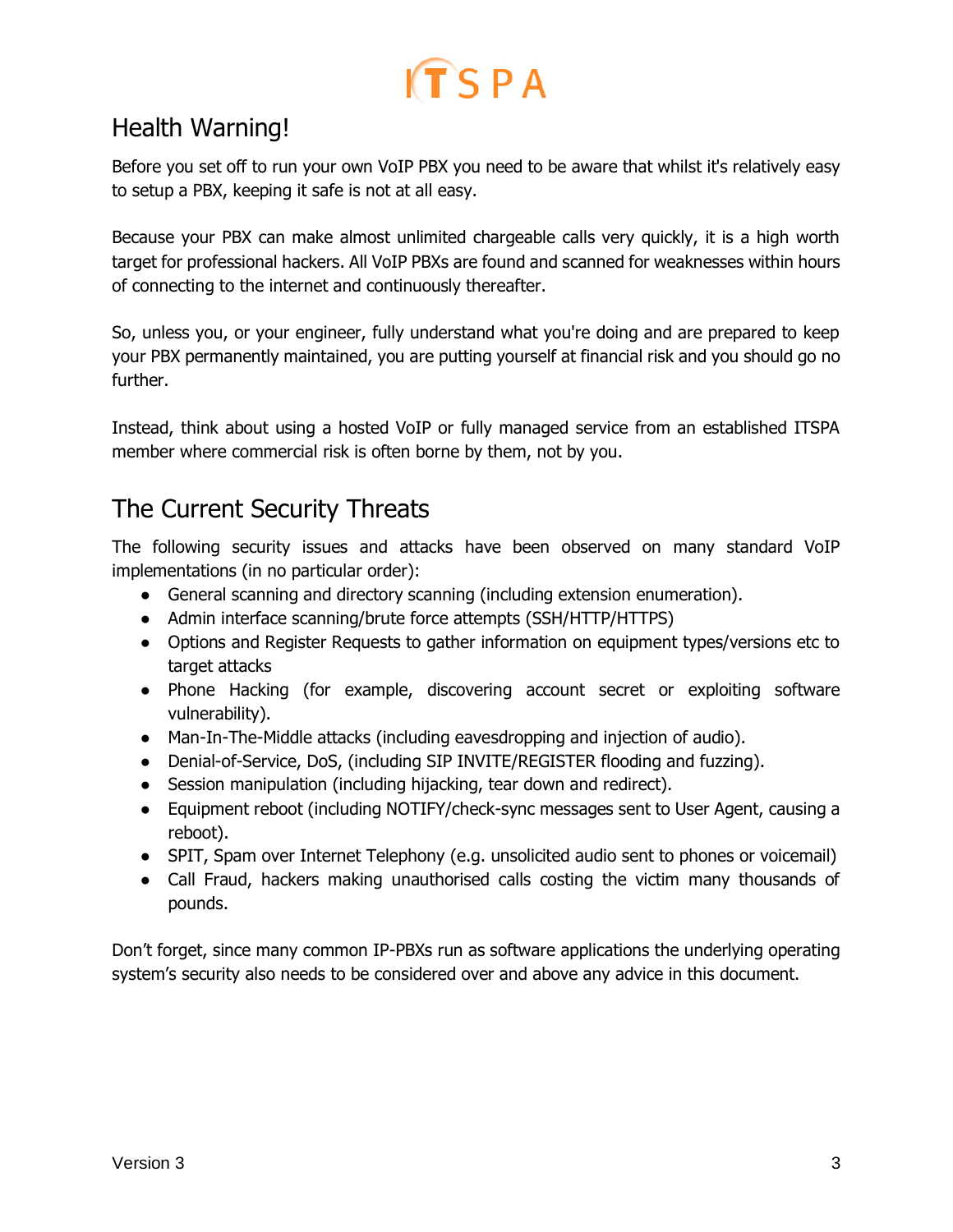## <span id="page-4-0"></span>If you are a Victim

If you are unfortunate to be a victim of Telephony Fraud, not matter how large or small, we recommend that you report it to [http://www.actionfraud.police.uk](http://www.actionfraud.police.uk/) using their online Business Reporting Tool.

For more information, see ITSPA Telephony Fraud – Reporting Guidance with Action Fraud <http://www.itspa.org.uk/press/itspa-telephony-fraud-reporting-guidance-with-actionfraud>

# <span id="page-4-1"></span>What you can do to protect yourself

## <span id="page-4-2"></span>Considerations for your PBX

#### <span id="page-4-3"></span>During Setup

- 1. Use the checklist in Appendix 1 [Checklist for PBX installation](#page-7-2)
- 2. Subscribe to security mailing lists for all vendors that your solution encompasses
- 3. Set up a regular calendar of maintenance that is relevant to your installation
- 4. Keep a list of all hardware and software assets with versions of software / firmware

#### <span id="page-4-4"></span>Regular Checks (ideally daily)

- 1. Check security mailing lists for new vulnerabilities and apply recommend fixes and patches
- 2. Check firewall logs
- 3. Check call logs for any unexpected call traffic
- 4. Check PBX logs for unauthorised access attempts which may indicate your firewall is misconfigured or breached
- 5. Check network graphs for any unexpected traffic

## <span id="page-4-5"></span>Considerations for End Points (Phones)

<span id="page-4-6"></span>See [Appendix 2 Security Tips for VoIP Devices](#page-8-0) for details.

## Considerations when applying Passwords

See Appendix 3 - [Password tips](#page-10-0) for details.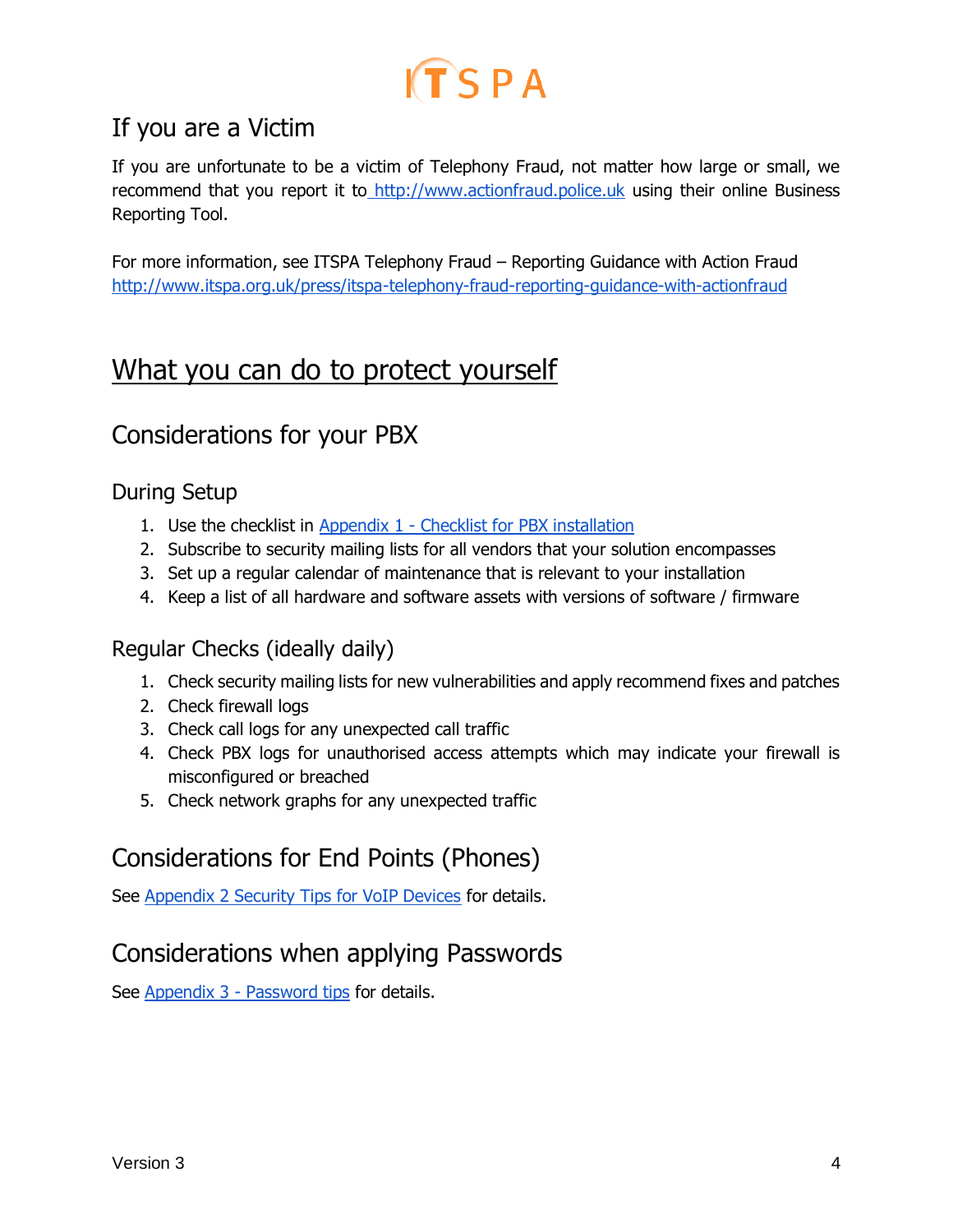

### <span id="page-5-0"></span>Considerations for additional network equipment

If you have a network that connects to the Internet, then this is a potential door for attackers to get in. It is worth considering a few basic aspects of security to protect yourself as much as possible.

#### <span id="page-5-1"></span>**Firewalls**

A firewall sits at the border between your network and the Internet. It limits what attackers on the Internet can "see" inside your network, and controls the kinds of traffic that can flow in and out of the network. Some firewalls provide reporting and statistics so that you can see what is going on. ITSPA highly recommends that you use a firewall. This could be a general purpose IP firewall or a specialist security gateway such as an Enterprise Session Border Controller (SBC).

#### <span id="page-5-2"></span>VPN

An encrypted Virtual Private Network is a way for remote users (e.g. home workers) to access your network securely. Access is via a password, and traffic is encrypted so that no-one on the Internet can monitor and capture your data. You should always send administrative traffic over a VPN and you should also consider routing calls from home devices over a VPN or other encrypted connection.

#### <span id="page-5-3"></span>Management Interfaces

Any device that has a configuration console or remote control of some kind should be secured behind a firewall and accessed via a VPN. Control ports left 'open' on the Internet can easily be found, in some cases even using a simple Google search.

#### <span id="page-5-4"></span>WiFi

Wireless brings its own set of system vulnerabilities. If you allow WiFi access, make sure that you use a secure encryption system (like WPA2) to make it difficult for strangers to join your network, and choose a secure passphrase (see passwords, above). Also consider setting up your WiFi network with a hidden SSID.

Remember that there is always trade-off between security and convenience. Allowing remote use of systems (such as VoIP phones for home workers) creates new and flexible ways of working. Shutting off remote VoIP phones makes the system much more secure, but also removes a lot of value from your organisation. It is better to strike a reasonable balance.

For more details on network protection see Appendix 4 - [Network Equipment to Protect Traffic.](#page-11-0)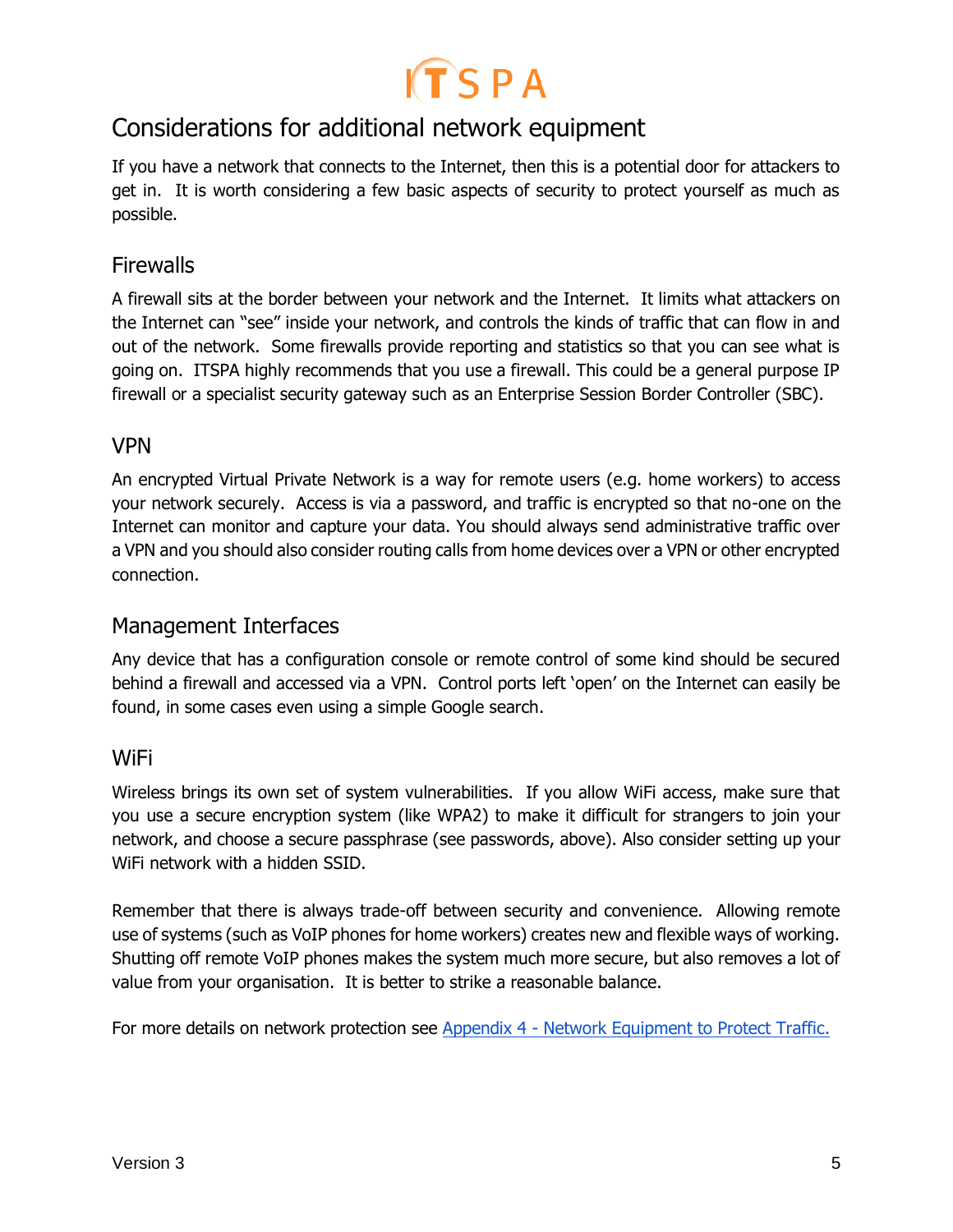# <span id="page-6-0"></span>What your Service Provider can do to protect you

In most IP-PBX attacks, the motive is fraud. The attacker will make expensive calls, including calls to international destinations or to premium rate numbers from which they profit.

If your IP-PBX has been compromised, any local policies you have in place to restrict calls will almost certainly be rendered useless. It is therefore important to work with your service provider to add an additional, external layer of protection.

ITSPA members are well versed in the area of security and will usually have a number of safeguards in place to help combat fraud. Furthermore, ITSPA Quality Mark holders will have clearly demonstrated, with evidence, their understanding and commitment in this area.

There are a variety of ways in which your service provider should be able to help, some of which are described below. They may also be able suggest companies that can help you to ensure your own systems are secure.

### <span id="page-6-1"></span>Call Barring

You may wish to block calls to/from certain countries, numbers or area codes. If you do not need to make international calls for example, ask your service provider whether the ability to call outside of the UK can be disabled at account level. Similarly, if your service provider allows it, you should prevent calls to UK premium service (09 numbers) to avoid accidental or fraudulent dialling of these numbers.

## <span id="page-6-2"></span>Credit Limits

If your service provider allows it, set your own credit limit so that if someone does find your user details, there are limits on how much they can spend. If your account is operated on a pre-paid basis, it is often advisable to limit the frequency of auto top-ups or simply turn them off altogether. Your service provider should be able to send you an alert via email or text at predefined thresholds to let you know if you are nearing your limits.

## <span id="page-6-3"></span>Calling Pattern Analysis

Some providers have the capability to learn your normal pattern of calling and detect when there is activity outside of this (based on time of day, average call length, frequency/volume of calls etc). You should discuss this with your own service provider to see whether this is implemented as standard or available as an optional extra.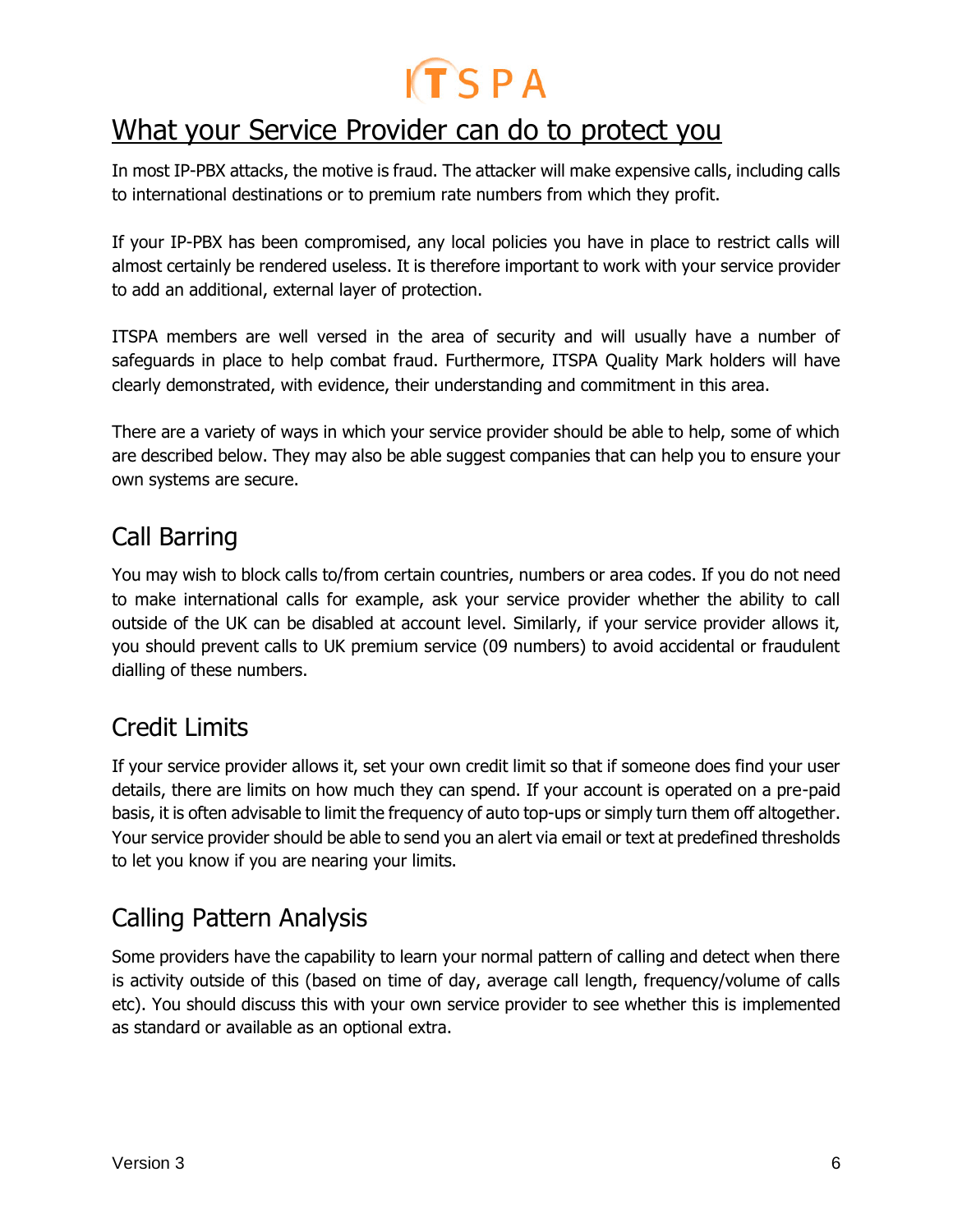

### <span id="page-7-0"></span>**Blacklists**

ITSPA currently maintains a list of known bad numbers (i.e. associated with toll and/or revenue share fraud) which is periodically distributed amongst those members who subscribe. In turn, members who detect fraudulent activity on their own networks will each add these numbers to the list in a combined effort against the fraudsters.

There is also an ITSPA study group looking into how such lists might be shared in real-time between service providers in a concerted response to organised fraud.

## <span id="page-7-1"></span>ITSPA Support

Your Internet telephony service provider (ITSPA member) will be able to provide more detailed information on any of these topics, and may also be able suggest companies that can help you to secure your systems.

ITSPA is actively compiling lists of security threats and security recommendations for specific IP-PBX's (like Asterisk) and VoIP Devices in the Fraud and Security section of the Members Area within the ITSPA website [http://www.itspa.org.uk/members/members-area/#.](http://www.itspa.org.uk/members/members-area/) Please check here for the latest security recommendations and advice.

# <span id="page-7-2"></span>Appendix 1 - Checklist for PBX installation

| <b>Item</b>    | <b>Description</b>                                                                                                                                                                                                                                                                                              | <b>Checked</b> |
|----------------|-----------------------------------------------------------------------------------------------------------------------------------------------------------------------------------------------------------------------------------------------------------------------------------------------------------------|----------------|
| $\mathbf{1}$   | <b>Server:</b> Ensure the server you want to deploy the IP-PBX on is<br>hardened, with un-needed services disabled, SSH Root access disabled<br>with SSH login via Secure Key and default ports changed, i.e. use 4245<br>for SSH not 22, etc.[AT4]                                                             |                |
| $\overline{2}$ | <b>Software:</b> Ensure that your server's operating system and ALL<br>associated software that you are installing is latest version with ALL<br>the latest security patches enabled.                                                                                                                           |                |
| 3              | <b>Security:</b> Setup the IP-PBX behind a Firewall or SBC. If not available,<br>use IP-Tables to lock down access to known IP's and enable Fail2Ban<br>to ban IPs associated with intrusions.                                                                                                                  |                |
| $\overline{4}$ | <b>Passwords:</b> Change ALL the default passwords and ensure that ALL<br>passwords, including extension passwords are complex, ideally use a<br>minimum 10-character mixed case password with alphanumeric and<br>special characters. Ensure that every extension configured on your<br>system has a password. |                |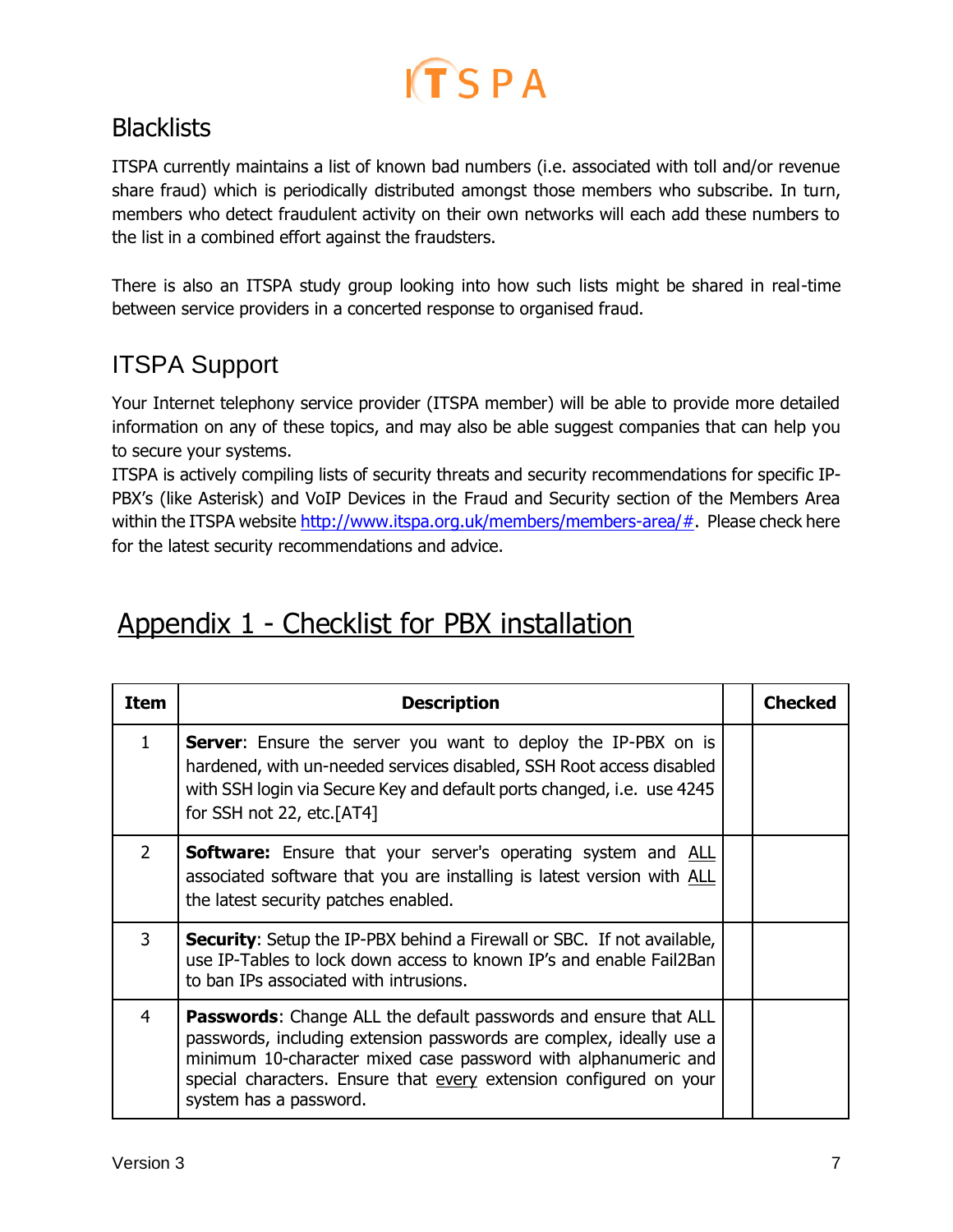| 5 | <b>Access:</b> Limit external access to known IP's only.                                                                                                                                                                                                                                                                                        |  |
|---|-------------------------------------------------------------------------------------------------------------------------------------------------------------------------------------------------------------------------------------------------------------------------------------------------------------------------------------------------|--|
| 6 | Restrict Extensions to LAN side or VPN access only.<br>This will stop your extension credentials being used externally if your<br>system is compromised.<br>On your Extension settings you will see "deny" & "Permit" settings,<br>which can be set as:<br>> Deny: $0.0.0.0/0.0.0.0$<br>> Permit: 192.168.1.0/255.255.255.0 (your LAN IP range) |  |
| 7 | Limit Max Trunk calls and Max calls per extension                                                                                                                                                                                                                                                                                               |  |
| 8 | Enable logging and check the logs!                                                                                                                                                                                                                                                                                                              |  |
| 9 | Enable a backup routine                                                                                                                                                                                                                                                                                                                         |  |

# <span id="page-8-0"></span>Appendix 2 - Security Tips for VoIP Devices

Most IP-PBX installations use VoIP telephones installed on users' desks. One of the great benefits of VoIP is that you can take your telephone anywhere in the world, plug it into the Internet and it will work exactly as it did back home or in your office, which has many advantages but it also brings with it some security concerns.

Additionally, VoIP telephones and adapters are powerful online computers so need some protection from external attack, just like your PC.

The security precautions you need to consider are simple and composed primarily of common sense approaches. (NB: almost everything discussed below applies also to users of softphones on PCs and Macs.)

- 1. Any modern router (that connects you to the Internet) will have some kind of integrated firewall. This means that you start off with a high level of protection against attacks from the outside world. (If your router is getting on a bit it may be worth getting a modern one and certainly worth checking that its firmware is up to date.) Alternatively, you may want to consider getting a router that has integrated security for VoIP although be careful, not all routers are created equal. You may want to test the device first or talk to your service provider who may be able to offer some advice.
- 2. Your device normally contains a username or account number plus a password, which it uses to log itself into your service provider's telephone network. Keep this password safe because it can be used by anybody, anywhere to make phone calls from their own phone as if they were you if they can get their hands on it. See page 10 for advice on passwords/PINs.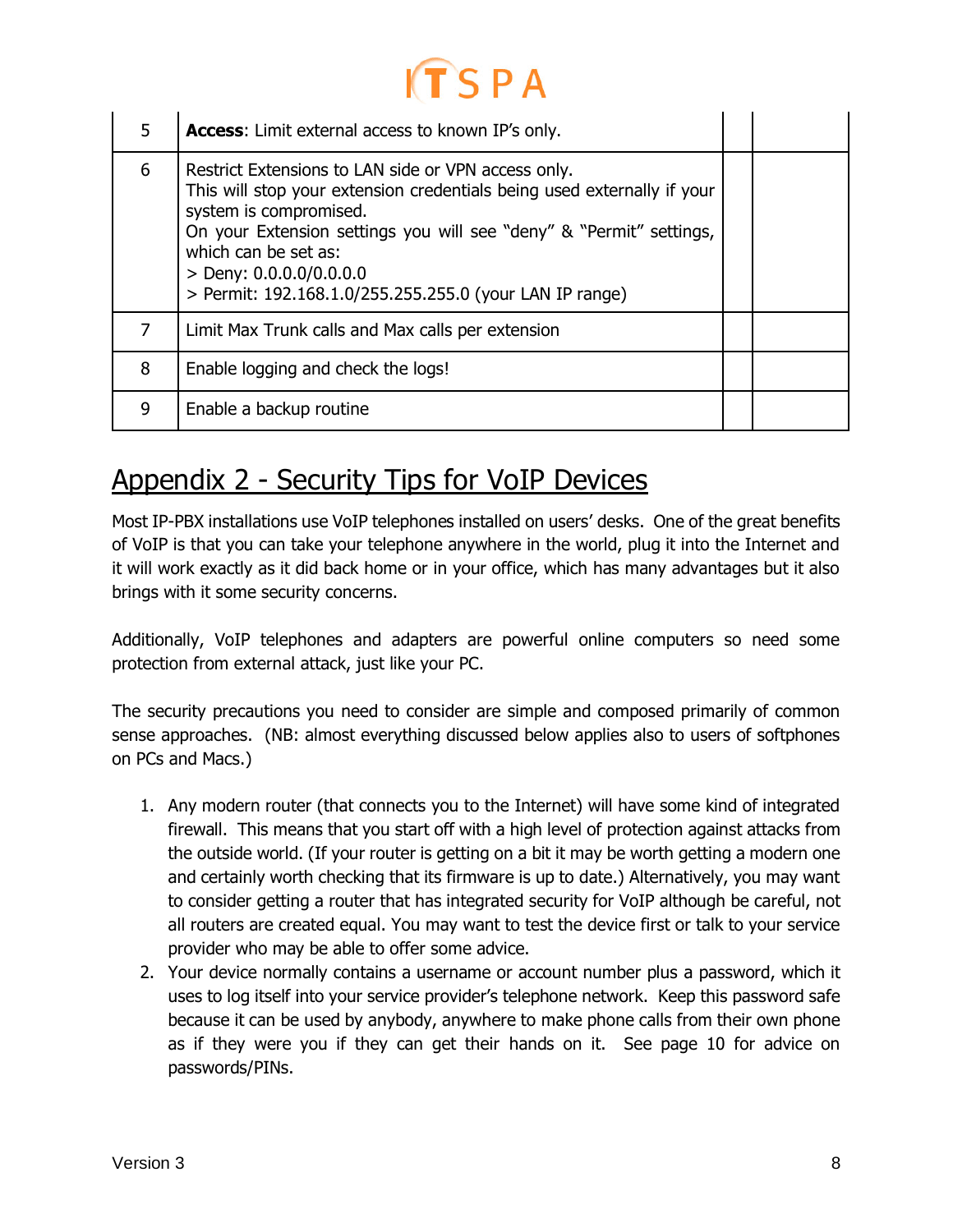- 3. If you dispose of a phone, you should remove your username/password first. Log-on to the device's web page and remove this information. A factory reset is even better, as it also removes the calling directory and records of your calls.
- 4. For softphones, remove the password and then uninstall the application. When disposing of a PC or laptop it is good practice to format the disk or even to remove and destroy it.
- 5. Change your password on your VoIP service itself and, if you are no longer using their service, delete any credit cards they hold for you and cancel the account.
- 6. Keep the software on both your PC and phone patched up-to-date (see page 5).

### <span id="page-9-0"></span>Mobile Devices

If you use VoIP from mobile smartphones (which is increasingly common), then make sure you configure the access PIN on the phone lock screen. Mobiles get lost and stolen, so you should prevent the phone being used (for services including VoIP) with a PIN. Many phones have a feature to automatically erase phone content after a PIN has been incorrectly entered a number of times as well as Remote Erase if a phone gets lost or stolen, both of which should be enabled. Consider using encryption services for remote VoIP phones, especially if these remote phones connect via public Wi-Fi hotspots. Even if you don't consider that your phone calls are sufficiently confidential to need this level of secrecy, encrypting VoIP traffic can provide some valuable additional security controls.

#### <span id="page-9-1"></span>Mobility Services

Think carefully about services that you want users to have access to remotely. For example, it can be very useful for remote users to be able to reconfigure call forwarding features, so that calls are forwarded to home or mobile numbers. The flipside of this is that an attacker might use the same feature to reroute calls to a premium number. Any service that allows a remote caller to get back to the PBX "dial tone" has potential for making unauthorised calls at your expense.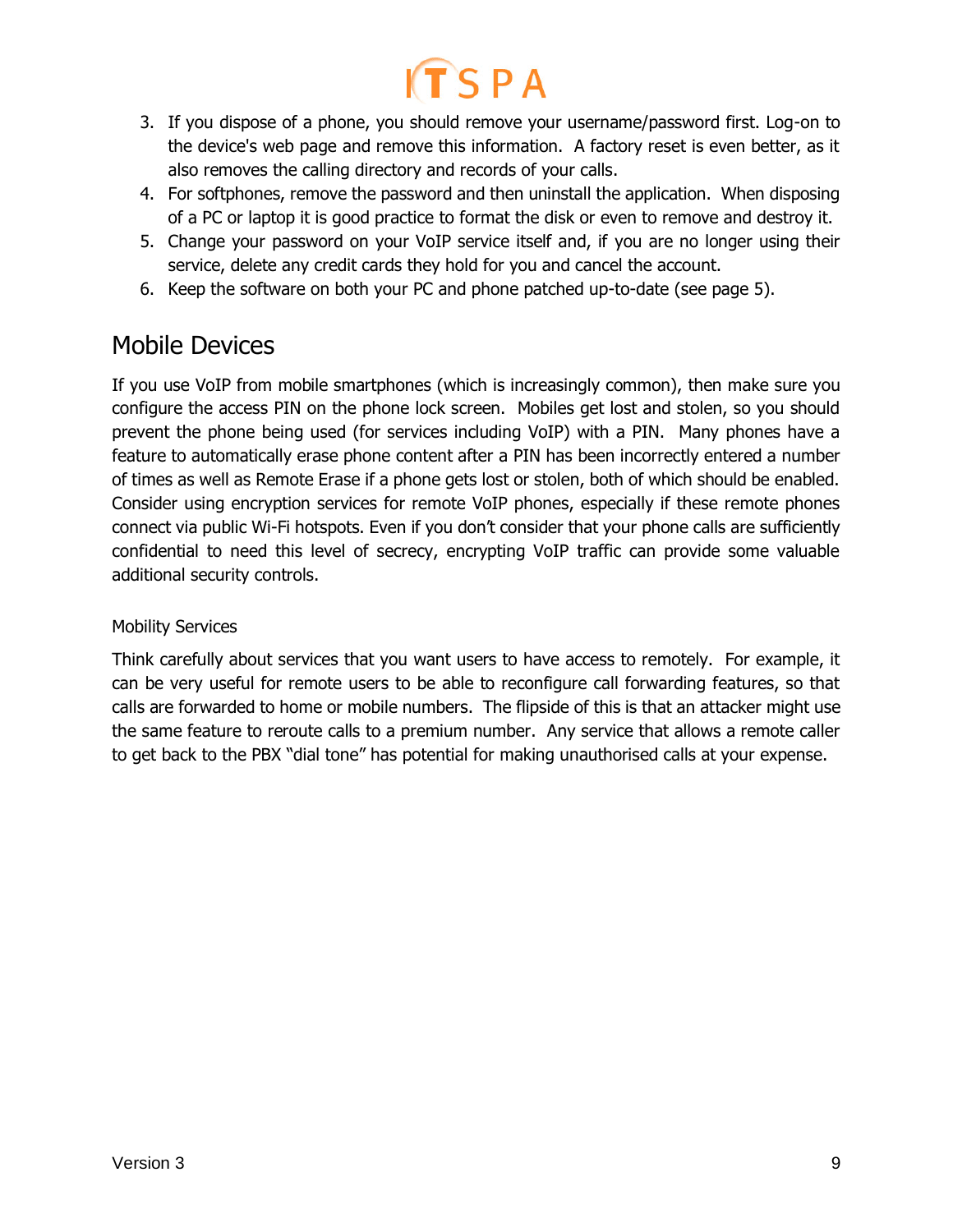

# <span id="page-10-0"></span>Appendix 3 - Password tips

Never leave any system with the default or factory password. Attackers know these passwords, and this is the simplest attack.

Ideally use minimum 10 mixed case alphanumerics including special characters, for example:

- > ThAs8uh#ez
- > 8reCa5ru5\*cef2echubra!6ecre4ab

(Note some phones do not handle all special characters)

If your users choose their own passwords and PINs then try to discourage them from using obvious passwords, or ones that are easy to guess if you know a little about the person (e.g. car registration, partner's name etc.). PIN numbers like 1111 or 1234 are obviously a bad idea. Here are a few strategies for picking "strong" passwords:

- Join two or more words, perhaps that tell a story that the owner will remember, e.g. bonsaitreecare, fridayfreepizza5
- Include numbers and non-alphanumeric characters as well as letters in the password, e.g. 10terhooks, 5after12
- Use longer passwords or PINs, 8 characters is a minimum for passwords, 12 or more is better. 6 digits should be a minimum for PINs.
- Some systems allow you to set complexity requirements for passwords and PINs or audit existing passwords. Remember - just because you know what a strong password is, doesn't mean your users do.

These types of password are more resistant to "dictionary" attack, where an automated system tries to log on many times, using a list of common words and logins, e.g. 12345, pa33word, etc.

Many systems will offer protection such as disabling accounts and notifying administrators when an incorrect password or PIN has been entered too many times. These should be enabled and monitored as they are often one of the first indicators of an attempted attack.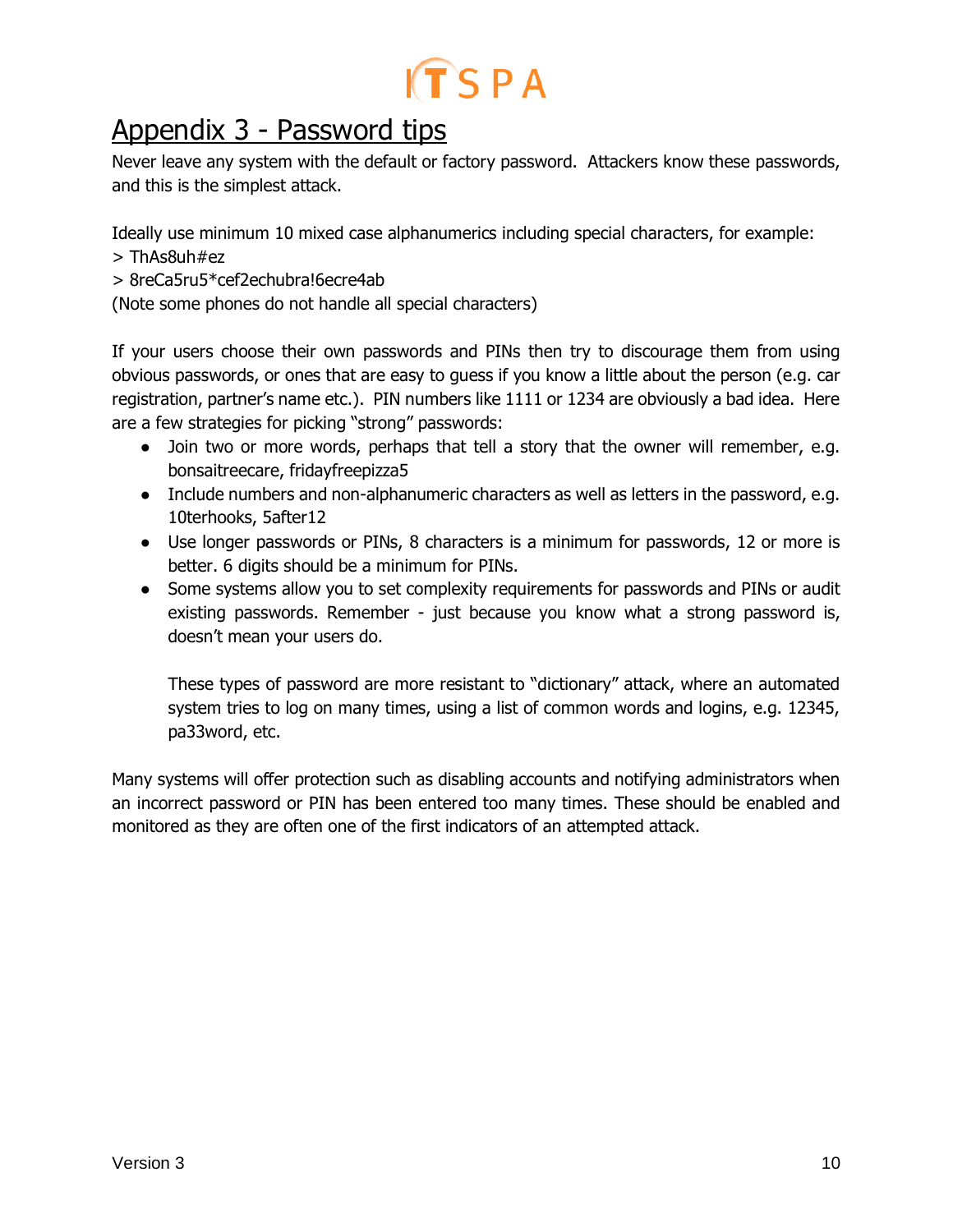# <span id="page-11-0"></span>Appendix 4 - Network Equipment to Protect Traffic

All VoIP interconnections should be protected by a firewall. ITSPA considers a firewall to be the absolute minimum requirement for security, but beyond this minimum you should consider a layered approach, as we describe in this document. There are a number of different types of firewall ranging from network firewalls designed primarily to secure data applications to specialist devices designed for VoIP and specifically for the Session Initiation Protocol (SIP). These specialist devices are sometimes described as enterprise SBCs. The appropriate choice will depend on the types and origins of VoIP interconnections. All customers will need to handle VoIP traffic to and from their service provider, but an increasing number are using VoIP to provide connectivity to remote offices or to home users or roaming users. Each of these interconnections pose different security threats.

Configuring a network firewall to handle VoIP traffic is not as simple as allowing other services such as web and email. This is because VoIP protocols are more complex, because VoIP is sensitive to Network Address Translation (NAT) and because VoIP uses dynamic ports. Some customer organisations having strict security policies governing their firewall configuration may find that the configuration needed to enable the required VoIP services falls outside of this policy. These customers or any customer finding it difficult to correctly configure their firewall should consider a specialist security device.

### <span id="page-11-1"></span>Secure Connections from Dynamic IP Addresses

It is not always possible to limit VoIP interconnects to static IP addresses. Most home workers will use a standard domestic broadband connection, virtually all of which use dynamic IP addresses. Roaming users connecting from WiFi hotspots and users running VoIP apps on mobile devices will all connect from dynamic IP addresses. Where connections from dynamic IP addresses cannot be avoided ensure that authentication for all user accounts is enabled and those robust passwords are chosen as discussed elsewhere in this document. Check that your PBX requires and enforces authentication for as wide a range of operations as possible. At a minimum, user agent registration (SIP REGISTER), and call set-up (INVITE) must be authenticated. Other operations such as call termination (BYE) and presence and voice mail notification (SUBSCRIBE/NOTIFY) should also require authentication. These authentication requirements apply to accounts used for both internal IP phones and for remote users, an attacker will target both categories. If your PBX cannot authenticate the full range of protocol operations or if for other reasons it is not practical to configure it to do so, consider using a specialist security gateway that can provide the full range of authentication services.

For additional security consider enabling encryption for remote and roaming users. The firewall can then be configured to allow only encrypted VoIP traffic from dynamic IP addresses. VoIP encryption is discussed in more detail below.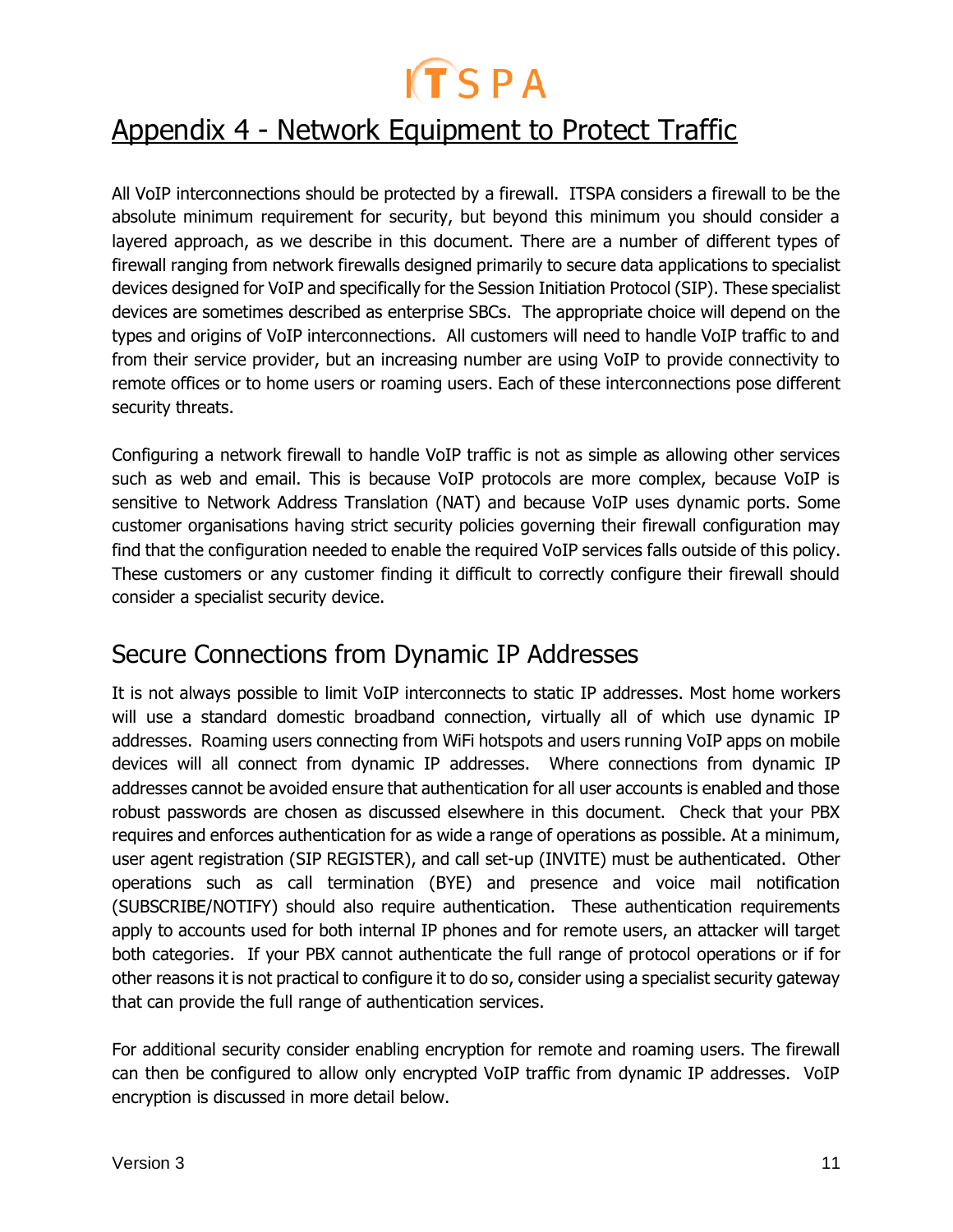

### <span id="page-12-0"></span>Session Border Controller

A session border controller (SBC) is a device regularly deployed in Voice over Internet Protocol (VoIP) networks to exert control over the signalling and usually also the media streams involved in setting up, conducting, and tearing down telephone calls or other interactive media communications.

If you wish to maintain a secure and efficient network, that handles the different types of signals produced by different components with ease, it's time to consider a Session Border Controller or specialist VoIP security system for your platform.

While firewalls can provide some security for a VoIP system, most firewalls are unable to detect and block some of the more advanced threats and attacks which could be aimed at your PBX. These threats operate at the application level (signalling and media) and include call fraud, unauthorised call monitoring plus a number of denial of service (DoS) attacks. A good SBC or similar product will provide an additional level of security to protect against these attacks. Regulations and directives recently passed by the European Union will place additional responsibilities on any organisation processing personal data. These regulations, set to come into force in the next two years, apply to any form of data processing or transfer, including VoIP services. The additional level of security provided by a product addressing both network and application level security will help to ensure compliance with these new regulations.

### <span id="page-12-1"></span>Connections to Trunk/Interconnect Providers

Where possible use a direct, dedicated connection for trunk/interconnect connections with your provider. A direct dedicated connection will greatly reduce the risk of a range of security threats. Whether using a direct dedicated connection or the Internet, you should use a firewall or equivalent security appliance. Configure the firewall to allow only authorised interconnect traffic to and from the trunk/interconnect provider; this reduces the risk of unauthorised access to your PBX.

### <span id="page-12-2"></span>Restrict the Media Port Range

VoIP calls are established by a signalling protocol (SIP) which sets up the call and negotiates the network ports used for the media streams. The ports used for the media streams are chosen dynamically. A firewall must be configured to allow the media streams otherwise there will be no audio on calls. The simple approach to this is to allow the full UDP port range, 1 to 65535. Opening such a large port range weakens the firewall's security controls and in many organisations will not be permitted by the established security policy. Where possible restrict the range of ports used by media streams. Most IP-PBXs can be configured to set and upper and lower limit for the media ports. Set a range appropriate for the expected maximum number of concurrent calls (allowing two ports for each call) and configure the firewall to allow only the selected port range.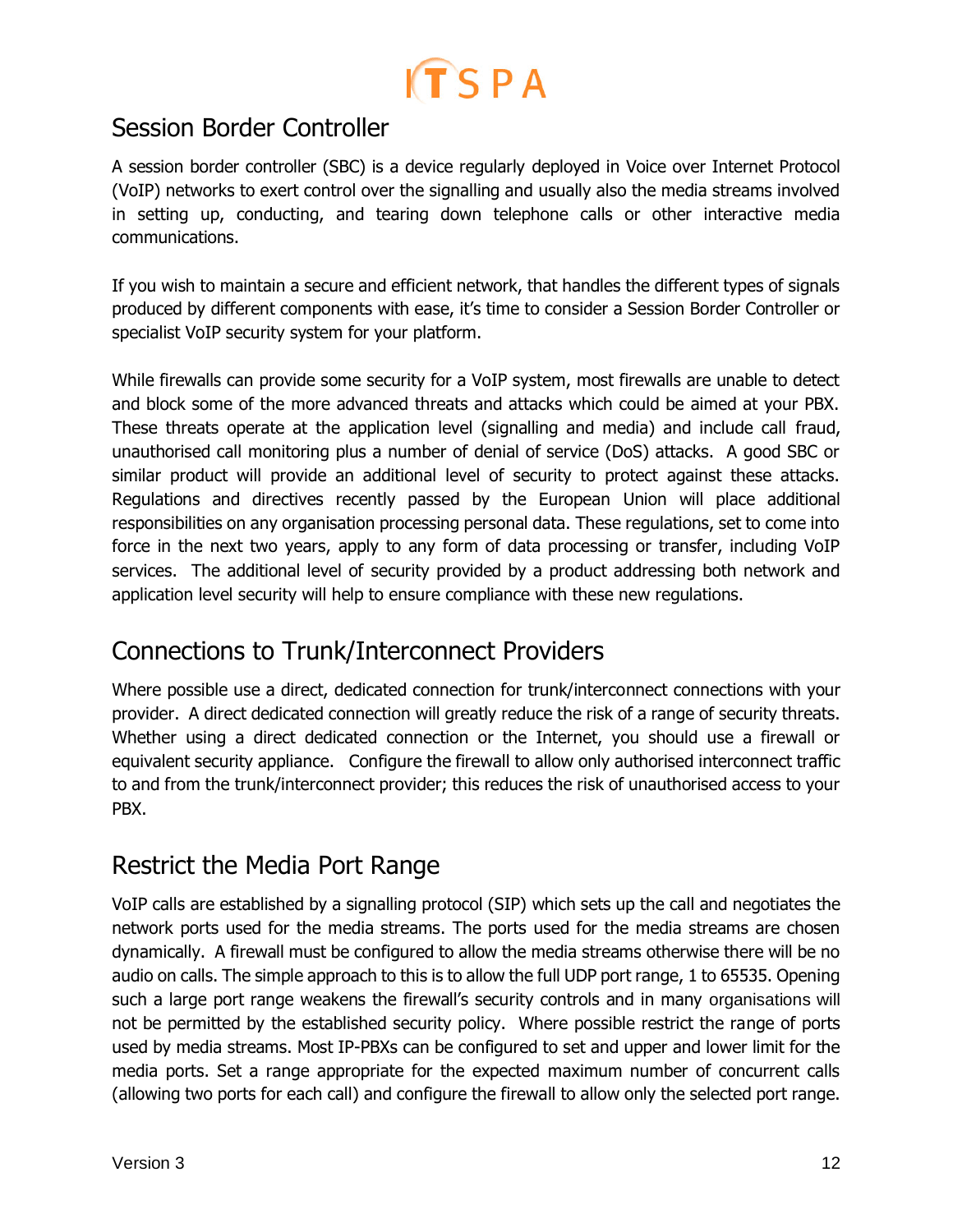

For additional security, consider using a specialist VoIP security gateway that monitors the signalling (call setup) traffic and dynamically opens the media ports used by validated and authenticated calls.

### <span id="page-13-0"></span>SIP Security Gateways

SIP Security Gateway appliances have been designed to be aware of how SIP/VoIP communication works; in this way, they offer a wider range of security benefits over traditional firewall types. A good SIP Security Gateway will offer a number of enhanced security controls including:

- Dynamic IP Firewall controls avoiding the need to configure a large open port range
- Application level security controls recognising common attacks
- Blacklisting known sources and call patterns
- Enhanced authentication services
- Call encryption
- Transparent network address translation and far-end NAT traversal processing.

The features and capabilities offered by SIP security gateways vary between models. We therefore recommend that you seek advice from vendors or security specialists before deploying one.

### <span id="page-13-1"></span>VoIP Encryption

The SIP standard allows both signalling (call set-up) and media (audio or video streams) to be encrypted. The standard specifies the use of TLS for signalling encryption and SRTP for media encryption. TLS is the same as the protocol used to secure access to website providing on-line banking or other services needing encryption. SRTP is designed specifically for encrypting VoIP calls. It is a lightweight but secure encryption protocol that avoids the overhead associated with VPN technologies designed primarily for data. Many IP phone vendors now offer call encryption and most softphones available for laptops, mobile phones and tablets include encryption. While only some IP-PBXs support encryption, a good SIP Security Gateway will handle encrypted calls.

Encrypting VoIP calls provides many benefits including:

- Additional security for remote and roaming users connecting from dynamic IP addresses.
- Protection against a wide range of attacks that rely on monitoring VoIP calls, including off-line password recovery attacks, call termination attacks and a range of denial of service attacks.
- Protection against unauthorised eavesdropping.

Call encryption is an area where VoIP can offer a superior service over fixed line and cellular networks. There are a number of documented, although illegal, techniques for monitoring calls